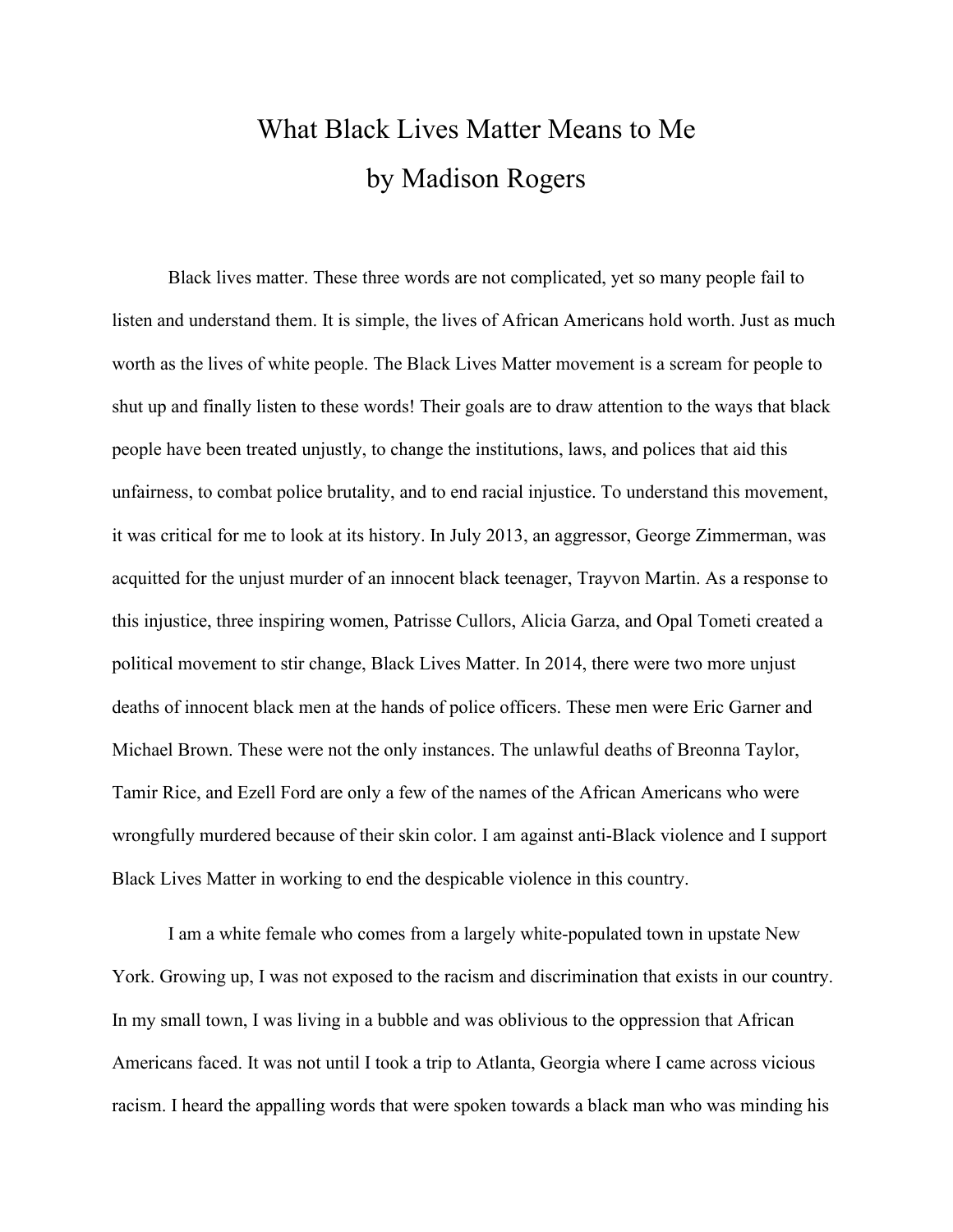own business. In that moment, I was startled that anyone would speak like that to another human. Despite experiencing this situation, when I got home, I am ashamed that I forgot about the incident and continued to live my life. Over the years, hearing about police brutality towards African Americans has invoked anger in me, but it was not until the killing of George Floyd in 2020 and the eruption of the Black Lives Matter social movement that I truly began to become aware of the issues in our society. Hearing about these injustices has made me question American society. I am no longer trapped in my bubble where everything is perfect. I have begun to question the laws, the motives of lawmakers, and the way that law enforcement operates. The Black Lives Matter movement has inspired me to not accept things the way they are. There must be a better way! Additionally, the movement has caused me to question the educational system. It has brought my attention to the educational inequality in schools in which race has a huge factor. In urban cities, there is huge population of minorities living at low poverty levels due to discrimination, poor education, and declining economic opportunities. This is forcing African Americans to be the underdogs because they are not being given equal economic and academic opportunities. The "urban crisis" of the 1960s has continued today, hurting the academic reputation of schools in cities, and African Americans are the ones who are suffering from this. Power can no longer go unchecked in the United States. Policymakers must make structural changes to end the oppression of black people and break the destructive cycle.

In addition to leading me to question the political and social structure in the United States, the Black Lives Matter movement has made me undergo a personal reflection. This movement has compelled me to ask myself what type of person I am. What are my values? What do my actions say about me? I have realized the unexamined stereotypes that I have within my subconscious and I need to work on correcting them. I can no longer ignore the cries of the Black